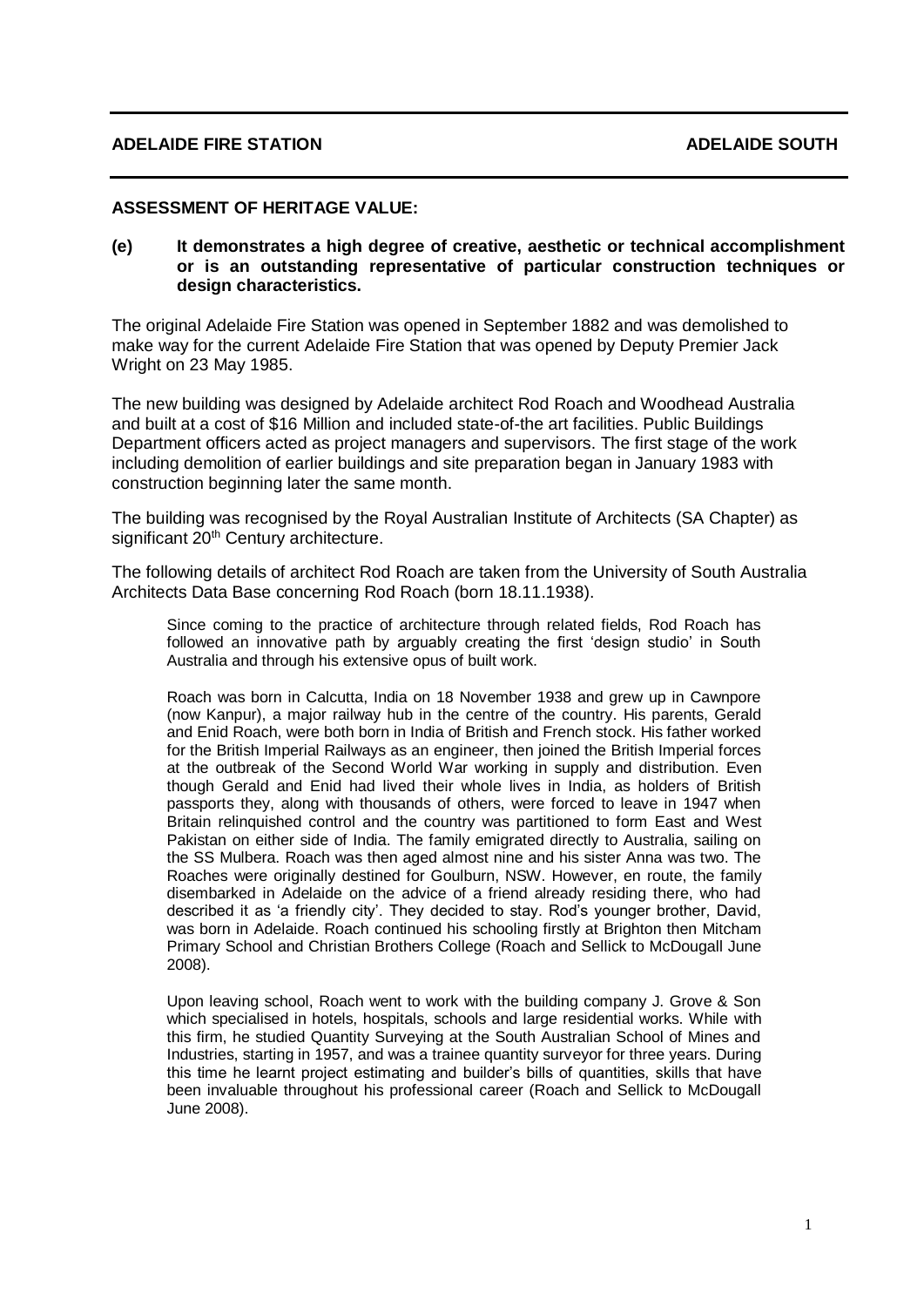Adelaide architect James Hall was impressed by Roach's drafting line work at J. Grove & Son and suggested he change to architectural drafting. When enrolling for this subject, Gavin Walkley, then Head of the School of Architecture at the South Australian Institute of Technology, encouraged him to switch to architecture instead because he believed Roach had the necessary skills. As a result he commenced studying architecture part-time in 1960. He finally graduated with an Associate Diploma in Architecture in 1971, as his studies were in addition to working full time, marriage and raising two children (Roach and Sellick to McDougall June 2008; Page 1986; 'President's Medal' 2003).

In 1961, Roach's employer, Brian Grove, recommended that to advance his career, he should work in an architectural practice. Roach contacted Jack Cheesman who agreed to employ him as an architectural draftsman while he studied architecture. Whilst at CheesmanDoley Brabham &Neighbour (CDBN), Roach admired and was influenced by Roy Brabham who was one of the first development orientated architects in Adelaide. Significant mentors in the firm were architects Ralph Knowles and Bob Shannon who gave him a solid grounding in technical drafting and architectural documentation (Roach and Sellick to McDougall June 2008).

Roach does not cite any mentors in relation to design, but he admired and learnt from the designers of the day, ArnisSiksner and Peter Page. Siksner, who was also from CDBN, was a practical designer who worked with Roy Brabham in creating 'development' architecture (where the owner of the building gets a financial return on investment; a novel outcome in those days). Peter Page was a brilliant perspective renderer who excelled in watercolour. Roach developed both of these skills later in his professional career and beyond, having participated in set design for Adelaide's Independent Theatre Inc. Of note for the company, was a stark black and white composition including innovative spotlighting for the world premiere of the published version of the play 'Never the Sinner' by John Logan in 1994 (Roach and Sellick to McDougall June 2008).

In 1963, Roach was 'lent' to Caradoc Ashton Fisher Woodhead& Beaumont for two years, returning to CDBN in 1965. In 1968 he moved to Dean Berry Gilbert &Polomka. Upon his graduation in 1971 Roach took up a partnership with Gray & Partners and then became a partner in Walter Roach Brooke from 1975 to 1980. He gained experience in commercial office, retail and medium density housing before commencing his own firm, Rod Roach Studio Pty Ltd in 1981(Roach and Sellick to McDougall June 2008).

This change was motivated by Roach's need to be autonomous and his desire to establish a design studio. Historically, the usual structure of an architectural practice was generally strictly hierarchical, with directors and partners in offices separate from the architectural and drafting staff. Roach wanted a more open and egalitarian structure with one principal working in close collaboration with, and proximity to, all members of the design team. He also wanted to employ young talented graduates, to assist them personally to develop their design skills and to effectively translate theory into practice. In 1983 he changed the firm's name to Rod Roach Architecture because some of the more enterprising staff members wanted to become associates. In addition, the practice was completing major projects in Adelaide and the 'Studio' tag was deemed no longer appropriate from a commercial perspective (Roach and Sellick to McDougall June 2008). In nominating Roach for Year of the Built Environment (YBE) 2004 Exemplars – Design for All, Francesco BonatoFRAIA, wrote, 'Rod Roach could arguably have started the first architecture practice in Adelaide to work as a 'design studio'. His extensive portfolio of built work is an architectural legacy for South Australia' (Design for All: 66).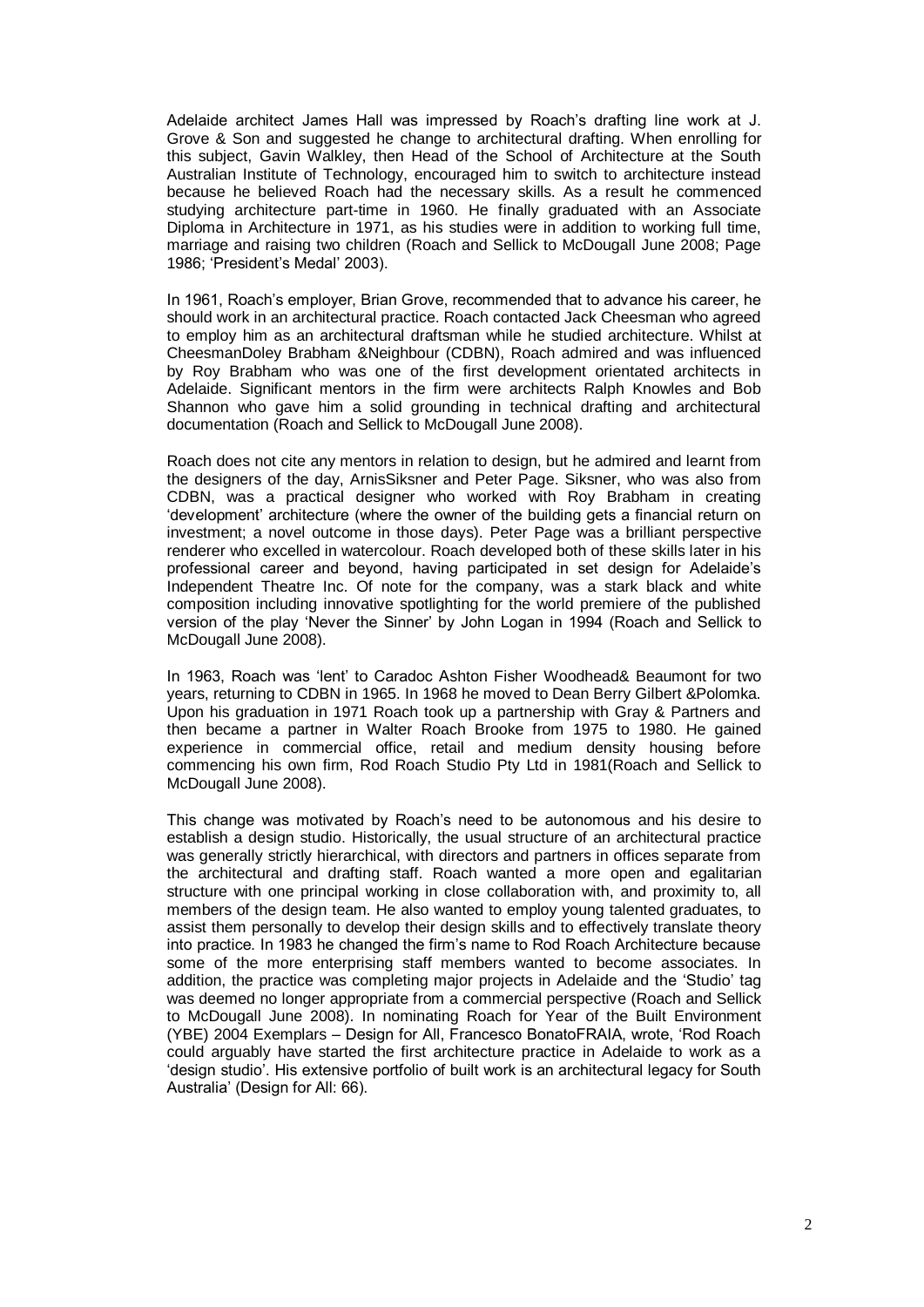In 1990 Greenway Architects purchased Roach's firm. He was retained as Senior Design Consultant and Project Initiator 'to promote major projects in Adelaide and to act as design stimulator' ('President's Medal' 2003: 7). From 1992 onwards he has been sole proprietor and director of his own practice (Roach and Sellick to McDougall June 2008).

In 2003 Roach was awarded the Sir James Irwin RAIA SA Chapter President's Medal with his reputation as an innovative and original designer being particularly noted ('President's Medal' 2003). He was a guest lecturer in Design at the University of South Australia during the 1980s and Chairman of the National RAIA Convention held in Adelaide in 1986 (Roach and Sellick to McDougall June 2008).

Roach's works are many and varied and have won numerous RAIA Awards of Merit or Commendations. Influenced by his building background, he believes that design ideas should be easily translated into reality and that over-elaboration of design elements does not contribute to the integrity and ease of construction of designs. The 'less is more' and 'form follows function' principles underpin his whole approach to design. He believes that buildings should be cost effective while still having architectural flair and innovation (Roach and Sellick to McDougall June 2008).

In considering influences upon his work, Roach points to buildings created by the local South Australian firm Hassell Architects in the 1970s and 80s, such as the David Jones Department Store and the Adelaide Festival Centre. Internationally he singles out Mies van der Rohe and Eero Saarinen in the USA and Mario Botta in Italy. The advent of the curtain wall, which is a non-load bearing external wall, also contributed to his approach to design and a majority of his buildings have this feature (Roach and Sellick to McDougall June 2008).

Roach's opus includes Montefiore Apartments on Jeffcott Street, North Adelaide (1981) and Victoria Grove Apartments, East Terrace, Adelaide (1982) which he describes as an attempt at Post-Modern, in that it has a degree of decoration which emulates past forms and shapes. The building he designed for Kinhill de Rohan& Young, 200 East Terrace, Adelaide (1980) 'gave him great satisfaction in solving a client's special needs' (Page 1986: 290). The client, Malcolm Kinnaird wanted a campus style design which resulted in an office building with adjoining housing for use by staff and visitors. Roach had designed other office buildings at 28, 49, 58 and 191 Greenhill Road during the 1970s and number 49 Greenhill Road had received an Award of Merit from the RAIA in 1977. For Roach the building for Lincolne Scott at 28 Greenhill Road, Wayville (corner of Greenhill and Goodwood Roads) is notable in that all façade members are structural steel, in other words, the steel fabric forms the architecture of the building (Roach and Sellick to McDougall, June 2008).

He is well known for the Metropolitan Fire Service Headquarters (1983), 87-91 Wakefield Street, Adelaide, which appears on the AIA (SA Chapter) Twentieth Century Significant Architecture list. This was designed in conjunction with Woodhead Hall. There had been a lengthy period of discussion between the parties responsible for the financing and administration of the fire services and 'even after sketch plans were approved in 1976, another six years had to pass before all the arguments had been settled …' (Page 1986: 290). The complex '… clearly expresses its function, with transparent garage doors revealing the fire engines behind … it has a bold front which enlivens this quiet part of the city' (McMahon 2001: 222).

Two further prominent buildings by Roach in the city of Adelaide are Southgate (1989) and Westpac House (1989). With the former, on the corner of King William Street and South Terrace, Roach was able to maximize height allowances on the site by amassing plot ratio. The use of graded colour façade cladding was the first instance of its application in Adelaide. The latter, which was originally built for the State Bank of South Australia in conjunction with Woods Bagot, was then the tallest building in Adelaide. It was initially designed as a 40 storey tower (ten floors higher) with a lighting tower, however the ten storeys were disallowed by the Department of Civil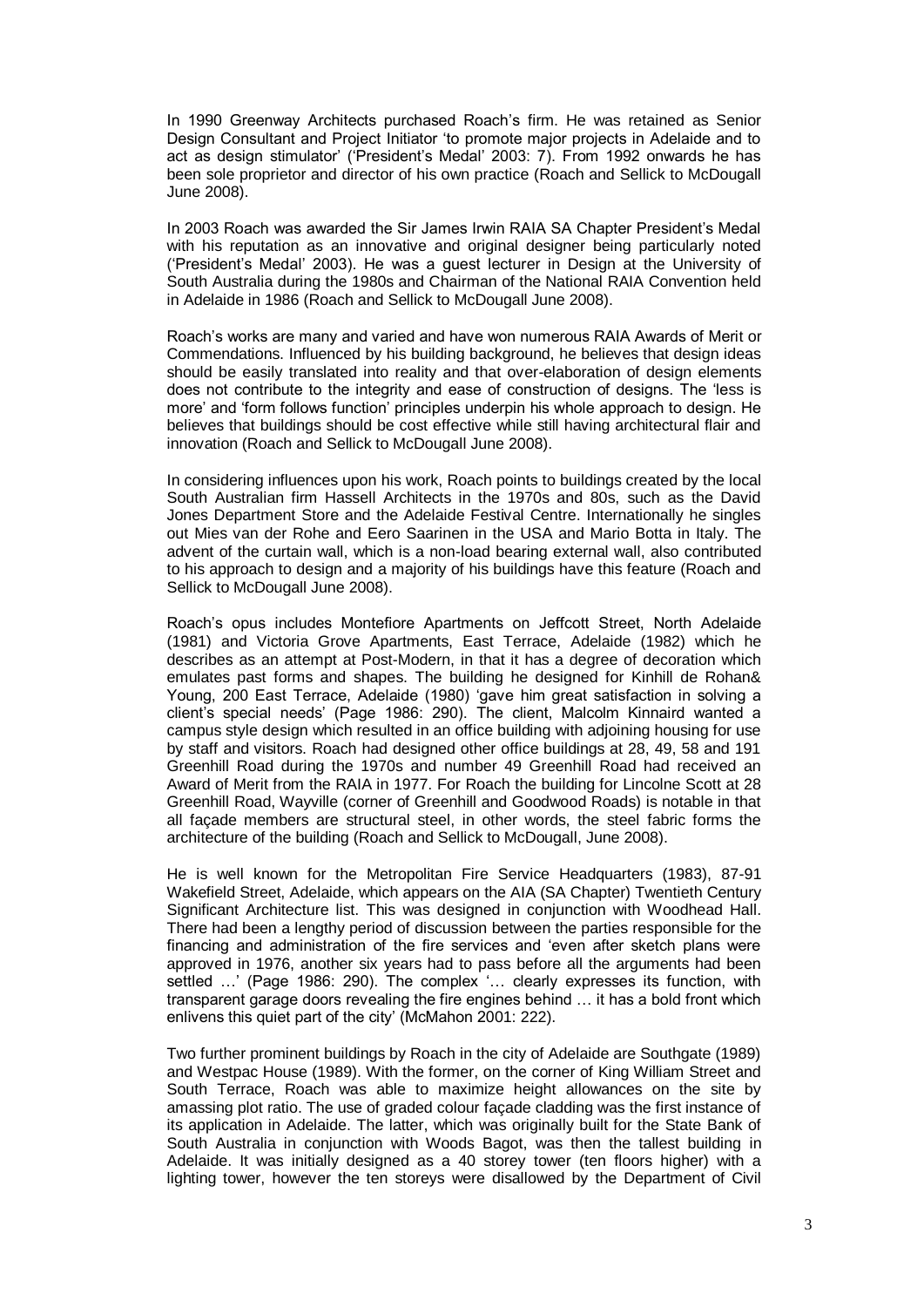Aviation (Roach and Sellick to McDougall June 2008).

After the refurbishment of the Commonwealth Centre (1999-2000) at 55 Currie Street, Adelaide, for the Motor Traders Association Superannuation Fund, Roach's foyer design attracted the attention of the National Trust and a local television program 'Postcards' as part of their review of such building features in Adelaide. In order to direct visitors to the lift well on the western side of the huge atrium, he created a winding stone pathway through a specially woven ribbed carpet. Glass sculptures, and kentia palms in above balconies completed the effect ('Foyers of Adelaide' nd). Roach's considered and creative approach to the needs of a building has more recently been in evidence with his 2008 renovation of the Reserve Bank Building (1962) on Victoria Square. Among a number of changes, a new main entrance off Flinders Street features a colonnade with 'exquisitely detailed timber columns atop marble bases and the new marble and aluminium-panelled entrance portico is a seamless insertion into the Flinders Street façade … evidence of a respectful understanding of the qualities of this extraordinary building' (Cys 2008: 46).

Alison McDougall

### **REFERENCES:**

*Advertiser*, 24.5.1985

Michael Queale and Nicolette Di Lernia, (comp.), *Adelaide's Architecture and Art*, Wakefield Press, Adelaide, 1996.

*South Australian Builder*, November 1984, pp. 23, 24.

University of South Australia, Architects database: http://www.architectsdatabase.unisa.edu.au/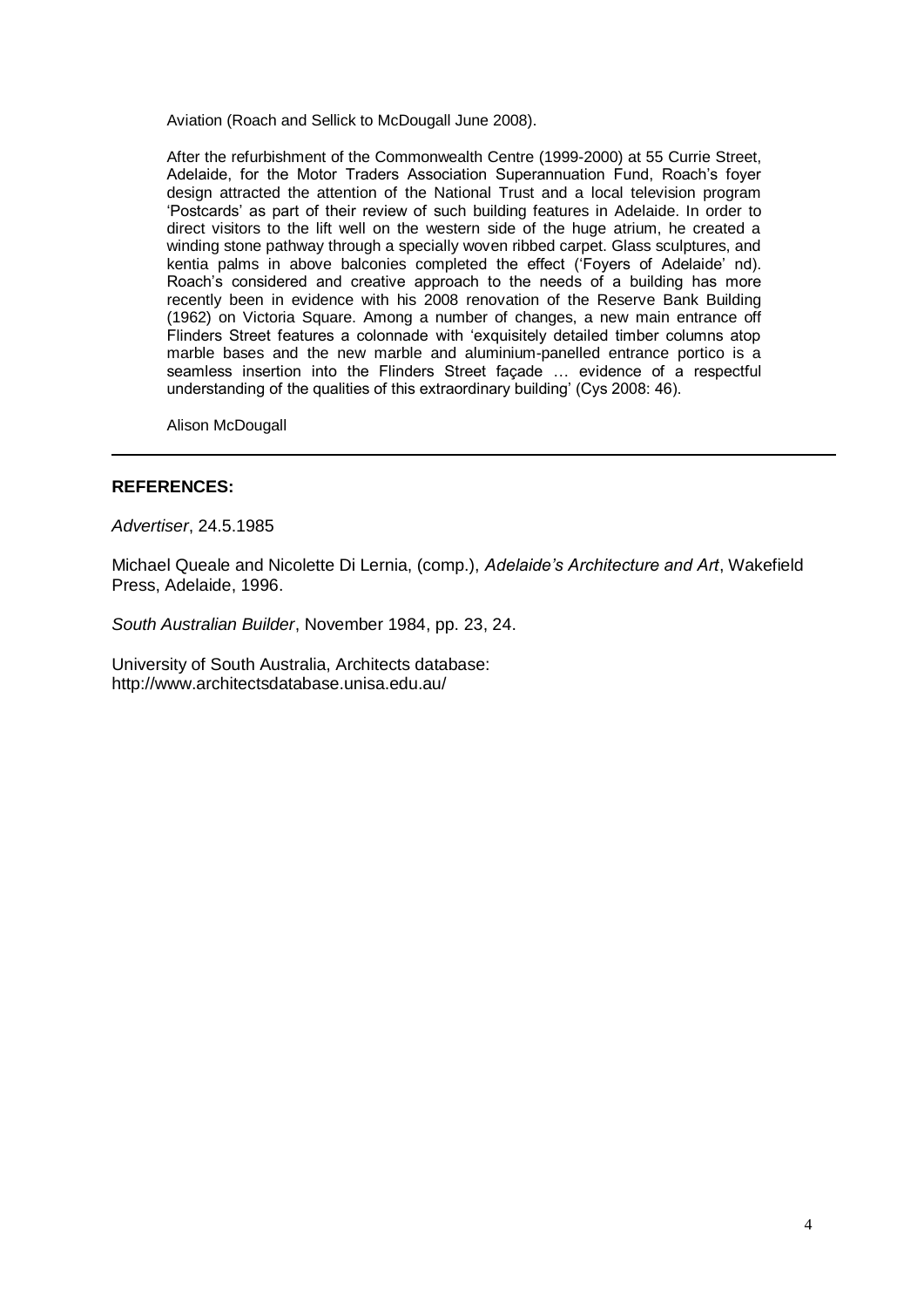## **ADELAIDE FIRE STATION ADELAIDE SOUTH**

| <b>SITE RECORD:</b>           |                                                                                                                                                   |                                                                                           |
|-------------------------------|---------------------------------------------------------------------------------------------------------------------------------------------------|-------------------------------------------------------------------------------------------|
| <b>FORMER NAME:</b>           | n/a                                                                                                                                               |                                                                                           |
| <b>DESCRIPTION OF PLACE:</b>  | Seven-storey red brick building                                                                                                                   |                                                                                           |
| <b>DATE OF COMPLETION:</b>    | 1983-85                                                                                                                                           |                                                                                           |
| <b>REGISTER STATUS:</b>       | <b>Description:</b>                                                                                                                               | n/a                                                                                       |
| <b>CURRENT USE:</b>           | <b>Description:</b><br>Dates:                                                                                                                     | Fire station<br>1985                                                                      |
| <b>PREVIOUS USE(S):</b>       | <b>Description:</b><br>Dates:                                                                                                                     | n/a<br>n/a                                                                                |
| <b>ARCHITECT:</b>             | Name:<br>Dates:                                                                                                                                   | Rod Roach<br>1983                                                                         |
| <b>BUILDER:</b>               | Name:<br>Dates:                                                                                                                                   |                                                                                           |
| <b>SUBJECT INDEXING:</b>      | Group:<br>Category:                                                                                                                               |                                                                                           |
| <b>LOCAL GOVERNMENT AREA:</b> | <b>Description:</b>                                                                                                                               | <b>Adelaide City Council</b>                                                              |
| <b>LOCATION:</b>              | <b>Unit No.:</b><br><b>Street No.:</b><br><b>Street Name:</b><br><b>Town/Suburb:</b><br><b>Post Code:</b><br><b>Region No.:</b><br><b>Region:</b> | 101<br><b>Wakefield Street</b><br>Adelaide<br>5000<br>Adelaide                            |
| <b>LAND DESCRIPTION:</b>      | <b>Title Type:</b><br>Volume:<br><b>Folio:</b><br>Lot No.:<br><b>Section:</b><br>Hundred:                                                         | <b>Torrens Title</b><br>5346; 5761; 5833<br>494; 799; 791<br><b>Town Acre</b><br>Adelaide |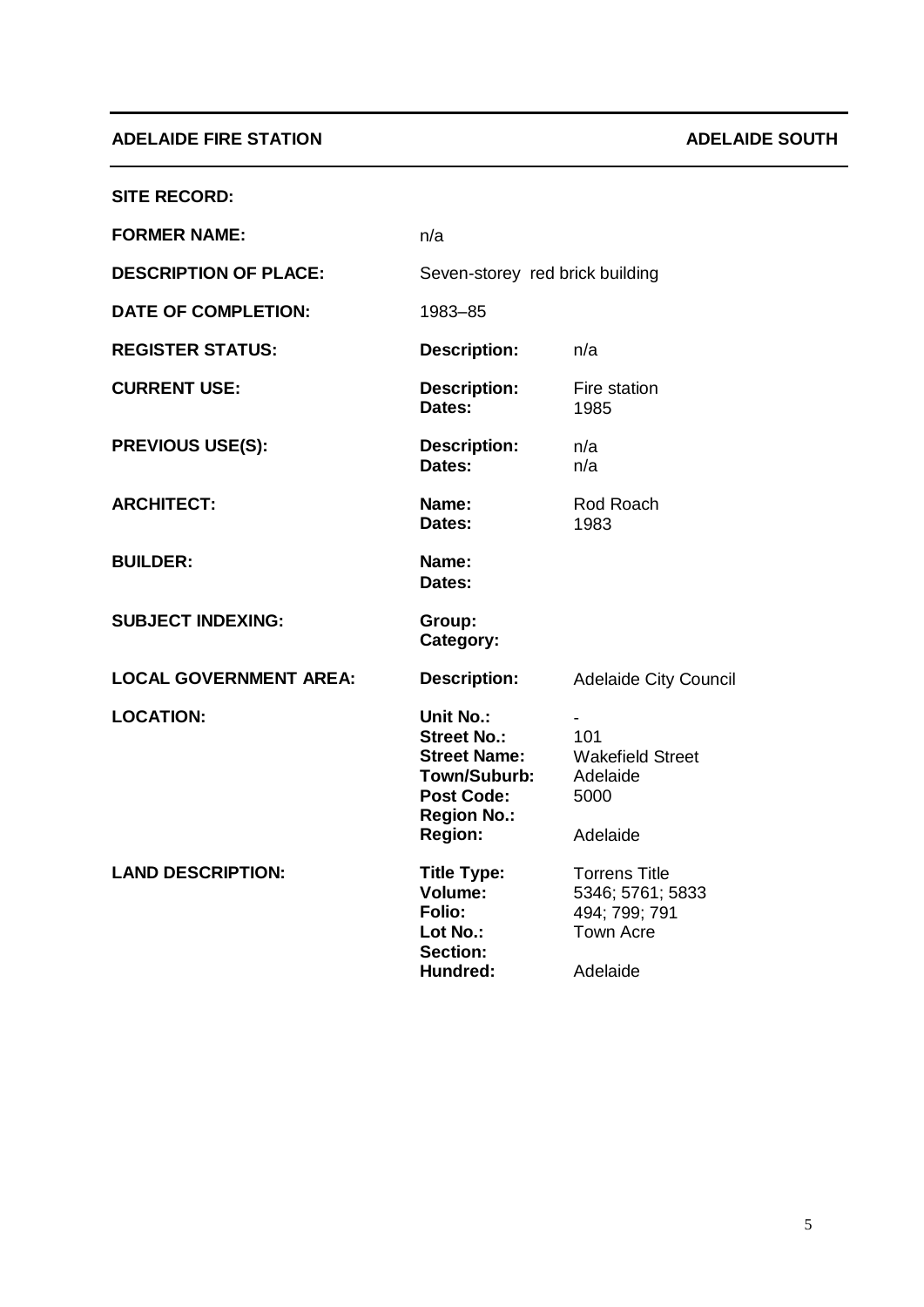### **ADELAIDE FIRE STATION ADELAIDE SOUTH**

**SITE RECORD (Cont.):** 

**AMG REFERENCE: Zone:**

**Easting: Northing: Map Sheet: Map Scale:**

**OWNER: Name:**

**Address: Town/Suburb: Post Code:**



**PHOTOGRAPH: Film No.:** AHS0433



*Fire Station, 101 Wakefield Street – View to southeast*